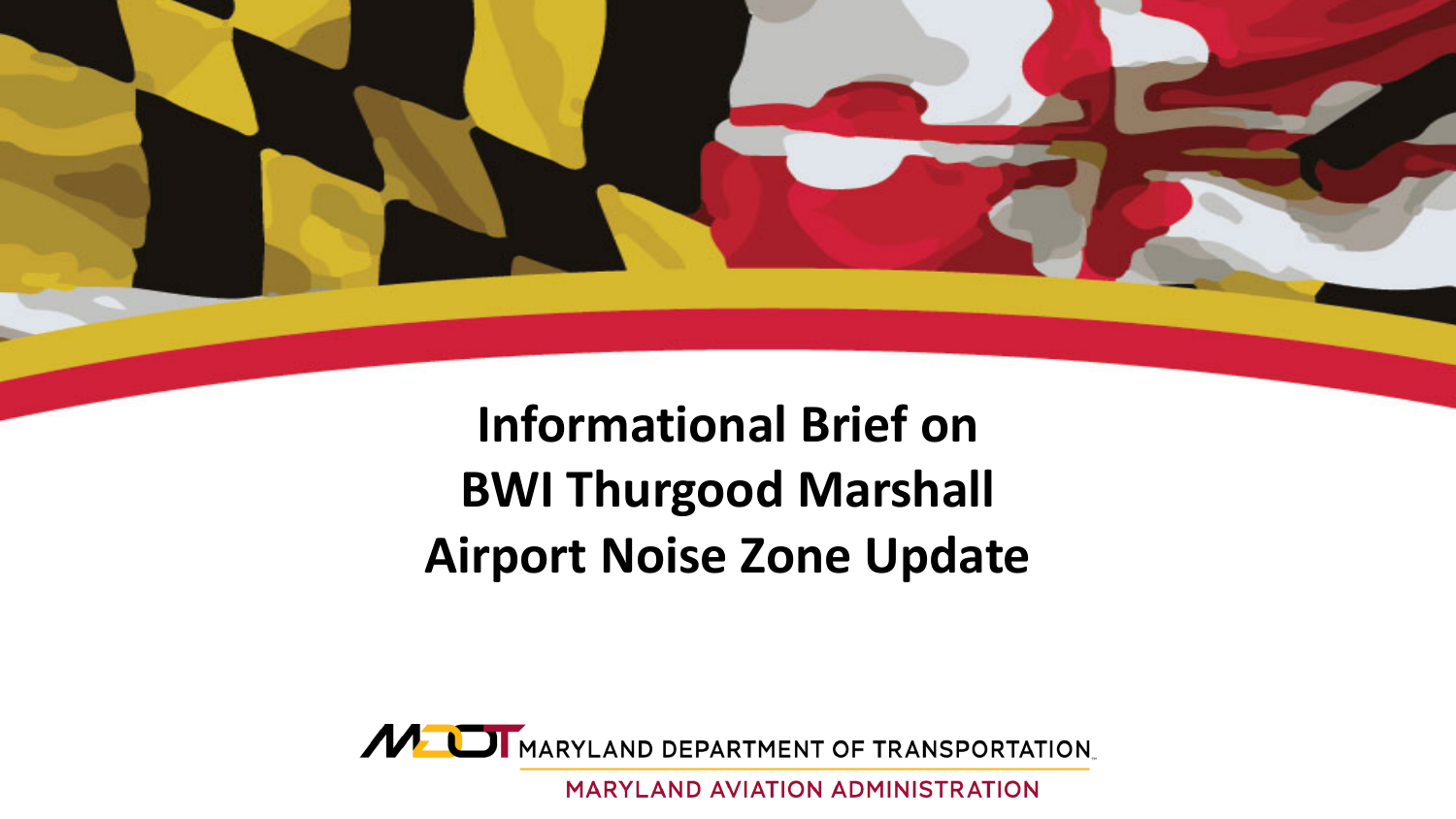## ANZ Update Required by COMAR

COMAR Requirements:

- The Maryland Department of Transportation Maryland Aviation Administration (MDOT MAA) proposes to update COMAR to reflect an updated Airport Noise Zone (ANZ) and Noise Abatement Plan (NAP) for BWI Marshall Airport (BWI).
- The MDOT MAA develops and certifies the BWI ANZ pursuant to the Maryland Environmental Noise Act of 1974 (See Transportation Article, §§5-805, 5-806, and 5-819, Annotated Code of Maryland).
- The current certified ANZ for BWI Marshall, certified in 2014, is referenced in COMAR Section 11.03.02.10 and incorporated by reference in COMAR Section 11.03.01.01-1(B)(5).
- Required to be updated every five years.

In accordance with Transportation Article §5-201 (b)(2), Annotated Code of Maryland, the Maryland Aviation Commission is charged with the approval of regulations prior to their adoption by the MDOT MAA Executive Director.



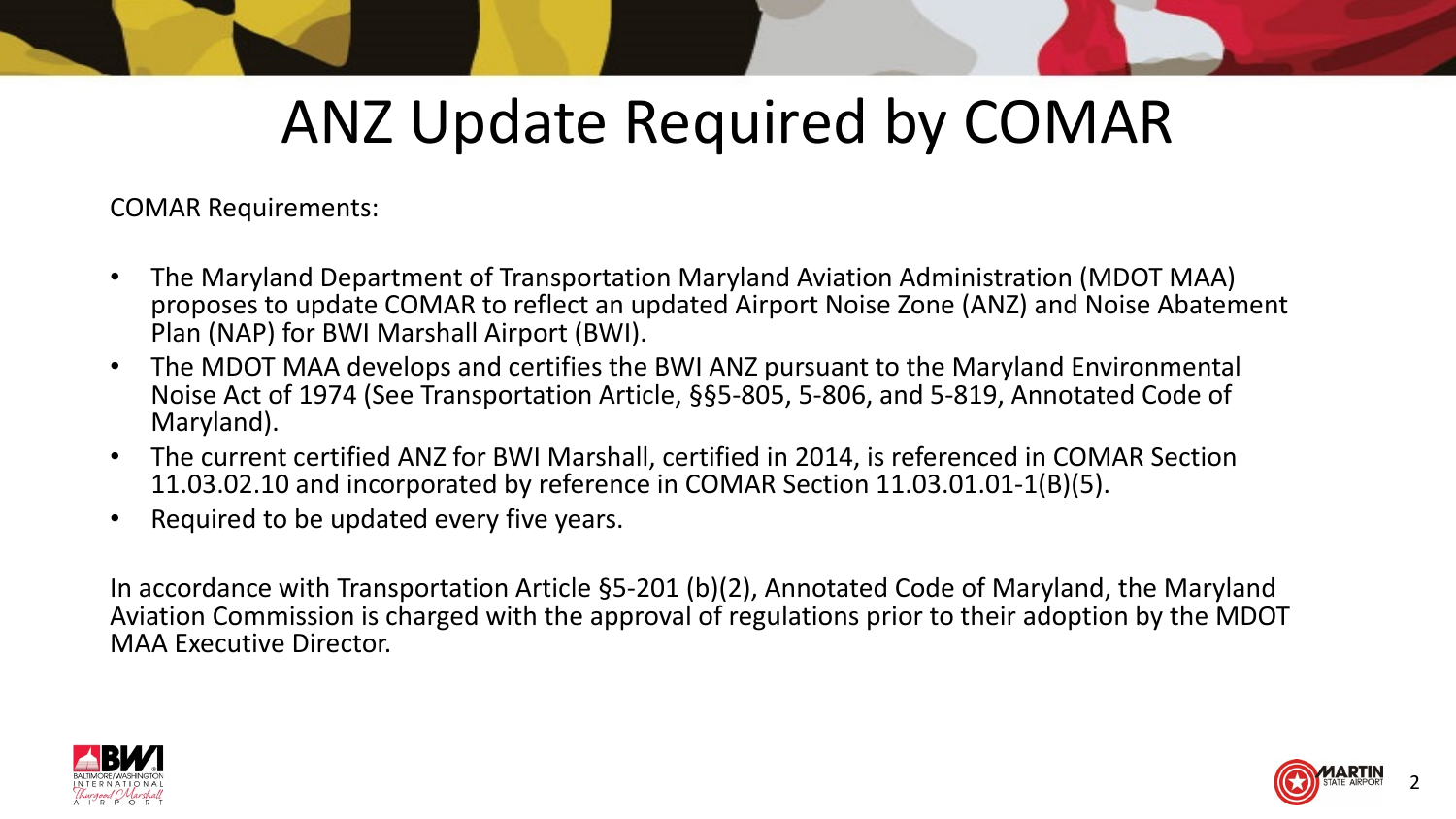## ANZ Update Scope and Process

- Establish Stakeholder Advisory Committee (SAC)
- Prepare base year, 5-year, 10-year forecast contours
- Compile composite Airport Noise Zone (ANZ)
- Prepare inventory of existing land use
- Update the Noise Abatement Plan
- **Obtain approval from Maryland Aviation Commission (MAC) to circulate proposed ANZ Update**
- Conduct public workshop/hearing
- Obtain approval from MAC to submit Certified ANZ Update for incorporation into COMAR







**Completed**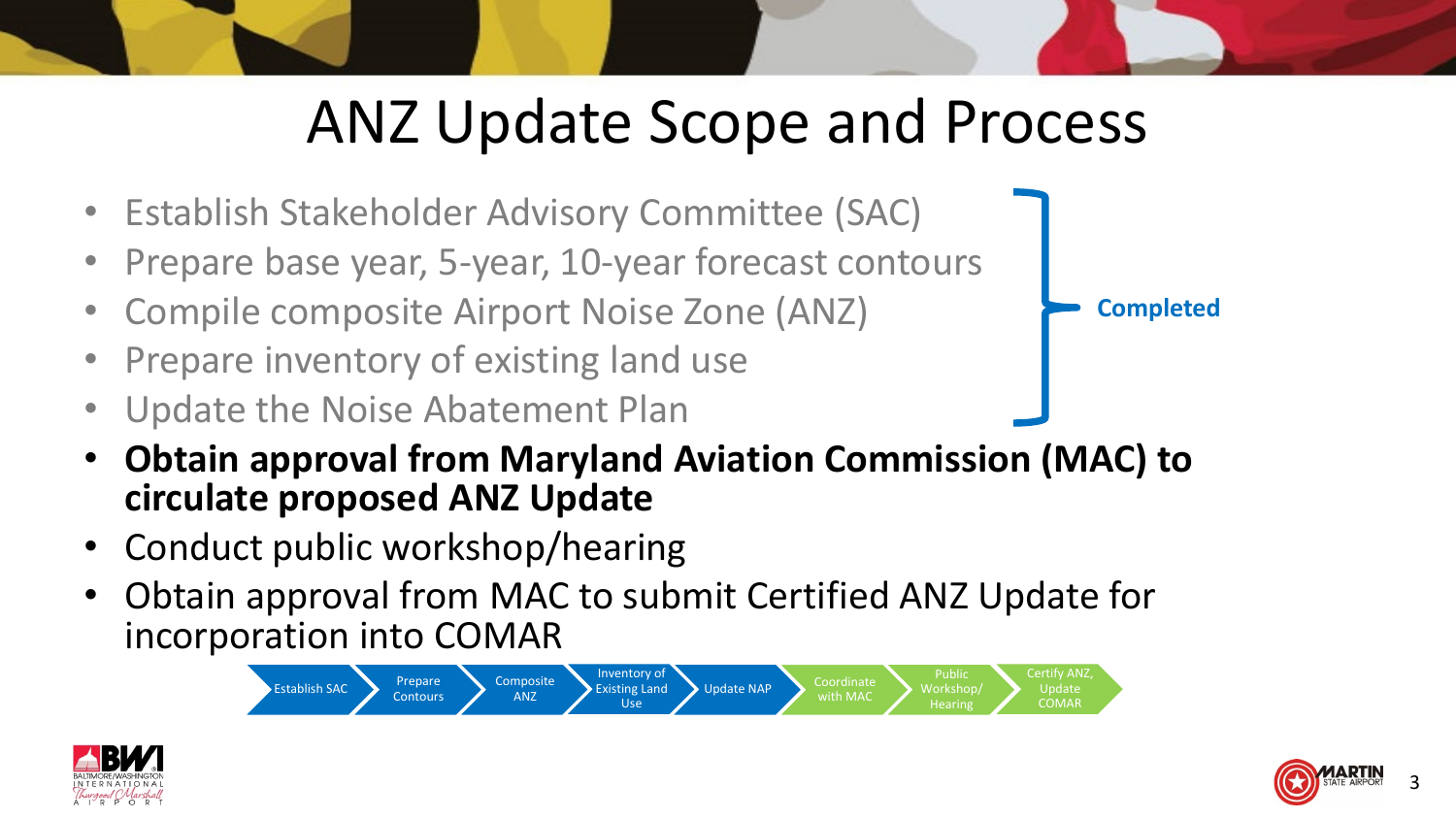### Stakeholder Advisory Committee Members

#### Community Members

| <b>Howard Johnson</b> | The Greater Elkridge Community Association        |
|-----------------------|---------------------------------------------------|
| Ron K. Looper         | <b>Elmhurst Improvement Association</b>           |
| <b>Barbara Moeler</b> | Glen Burnie Improvement Association               |
| <b>Wayne Dixon</b>    | <b>Harmans Civic Association</b>                  |
| <b>Kevin Plessner</b> | Linthicum-Shipley Improvement Association         |
| Rodney Jones          | Severn Improvement Association                    |
| Dana Carrington       | <b>Timber Ridge Improvement Association</b>       |
|                       | Marjorie Deschenes Provinces Civic Association    |
| Barbara Morgan        | <b>Glen Burnie Association</b>                    |
| <b>Ben Olsen</b>      | Greater Ferndale Community Civic Assn.            |
| <b>Geoff Goins</b>    | Howard County Office of Planning and Zoning       |
| <b>Jeff Mayhew</b>    | <b>Baltimore County Office of Planning</b>        |
| Steven Kaii-Ziegler   | Anne Arundel County Office of Planning and Zoning |
| <b>Cindy Carrier</b>  | Anne Arundel County Planning Administrator        |
| Drew Roth             | D.C. Metroplex BWI Roundtable                     |
| Sarah F. Lacey        | D.C. Metroplex BWI Roundtable                     |

#### Industry Members

| Gina Stewart          | <b>BWI Business Partnership</b>                      |
|-----------------------|------------------------------------------------------|
| <b>Reginald Davis</b> | <b>FAA Eastern Region</b>                            |
| David Richardson      | <b>Southwest Airlines</b>                            |
| Ryan Rodosta          | <b>Spirit Airlines</b>                               |
| Ray DuFour            | <b>Atlas Air</b>                                     |
| Dean Cook             | ABX Air, Inc                                         |
| Jonathan Bonds        | <b>UPS</b>                                           |
| Paige Kroner          | <b>National Business Aviation Association (NBAA)</b> |
| Jon Gandy             | Aircraft Owners and Pilots Association (AOPA)        |
| Jerome Fernandez      | <b>Signature Flight Support</b>                      |
|                       |                                                      |



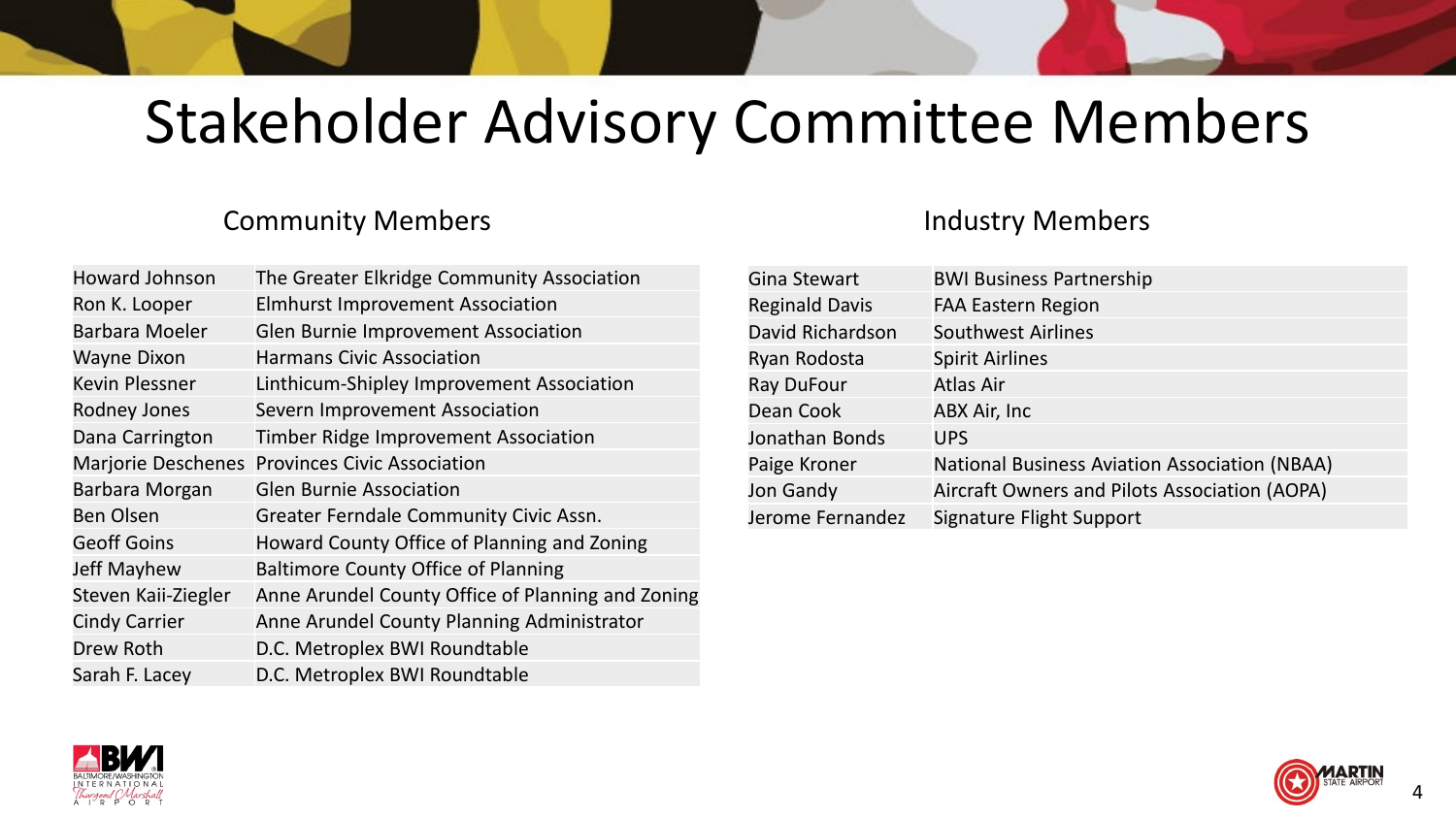# Control of Incompatible Development

- Airport Noise Zone (ANZ)
	- Anyone desiring to construct or modify a structure or establish land use within the ANZ is required to first obtain an airport zoning permit from MDOT MAA
	- MDOT MAA is required by law to approve or deny zoning permits based on the location relative to the BWI Marshall ANZ
- Board of Airport Zoning Appeals (BAZA)\*
	- If airport zoning permit is denied, applicant may appeal to the Board of Airport Zoning Appeals (BAZA) for a variance from the noise regulations
	- In granting a variance to the regulations, the Board will require compliance with all applicable minimum standards of noise attenuation adopted by the MDOT MAA and an avigation easement over the property
- Noise Zone Identification in Real Estate Transactions
	- A notification process by owners/Realtors to inform prospective buyers of a property's potential location within the BWI Marshall ANZ





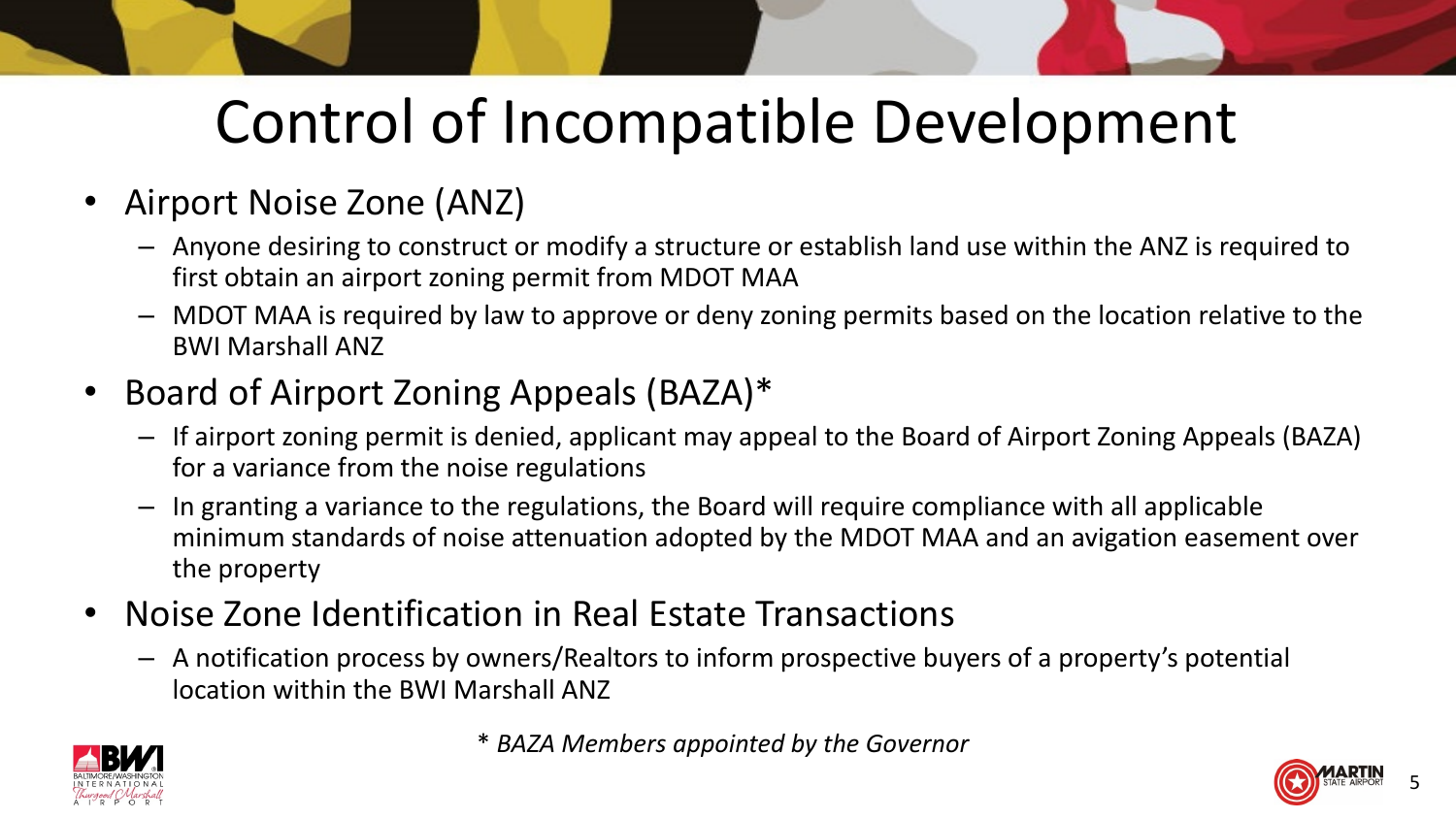

### BWI Marshall NAP Review

- The NAP was developed with the cooperation of airport users, the aviation industry, FAA, communities, and local governments
- The NAP has two general categories:
	- Noise Abatement Elements Industry, FAA, and MDOT MAA
		- Strategies intended to reduce noise impacts for communities around the airport
		- Voluntary operational procedures such as control of ground-based noise sources, arrival and departure flight procedures, and a preferential runway use system
	- Land Use Elements MDOT MAA
		- Summarizes the means of controlling and mitigating noise-sensitive development within the ANZ (Airport Zoning Permit approval or denial, appeals process, Residential Sound Insulation Program)